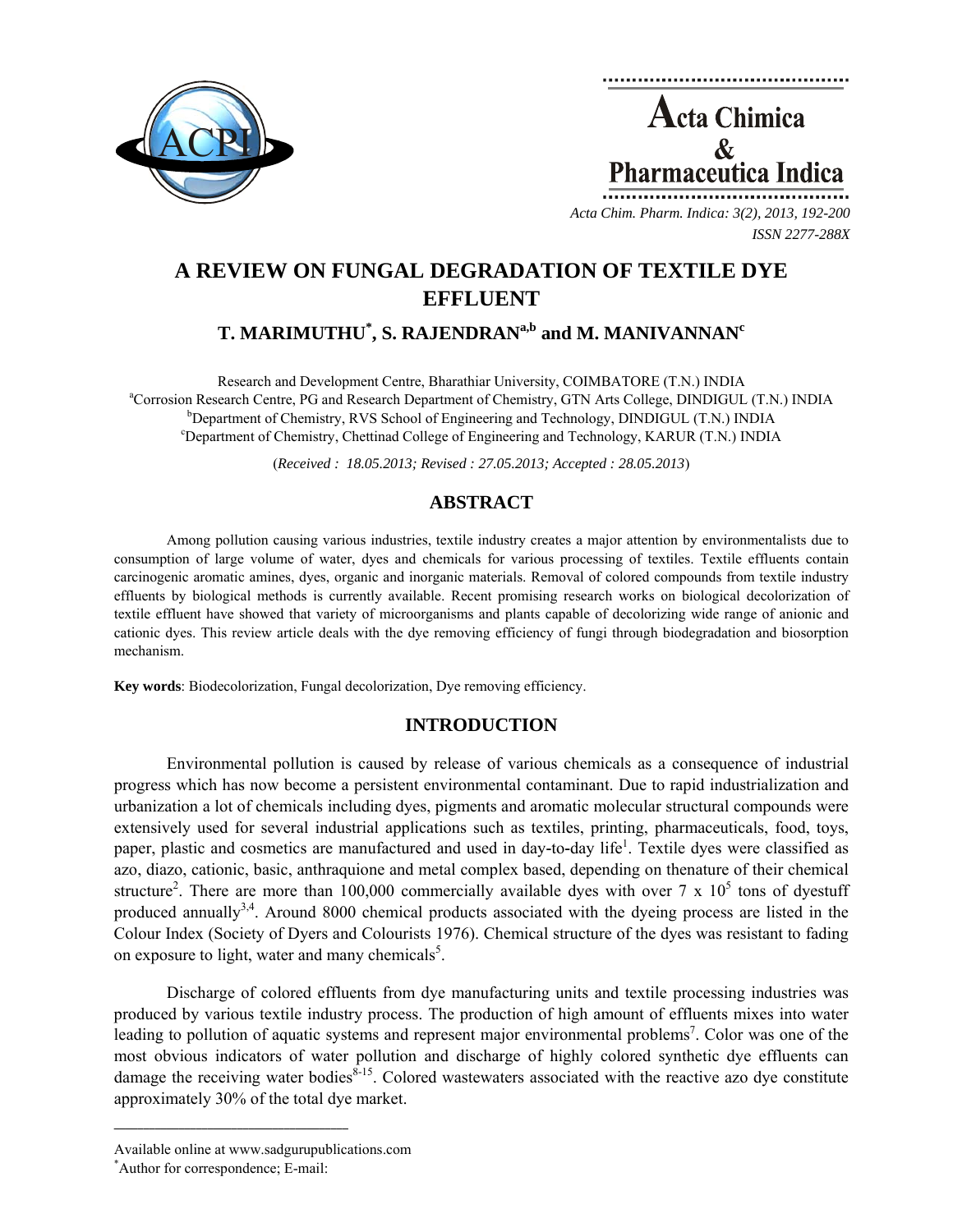#### **EXPERIMENTAL**

#### **Reviews of literature**

• This paper crtically analyse the various recent research works on fungal degradation of dyes and dye effluent, which were associated as pollutants to solve the dangerous water pollution and save the future.

White-rot fungi are those organisms that are able to degrade lignin, the most complex structural polymer found in woody plants<sup>16</sup>. The most widely studied white-rot fungus, in regards to xenobiotic degradation, is *Phanerochaete chrysosporium*. This fungus is capable of degrading dioxins, polychlorinated biphenyls (PCBs) and other chloro-organics<sup>17,18</sup>. Other whiterot fungi also decolorize dyes, e.g. *Coriolus versicolo, Trametes versicolor*<sup>19,20</sup> *Pleurotus ostreatus*<sup>21</sup> and *Coriolopsis polysona*<sup>22</sup>.

Meanwhile, there are various other fungi, such as *Umbelopsis isabellina* and *Penicillium geastrivous*23, *Aspergillus foetidus* and *Rhizopus oryzae*24 which can also decolorize and/or adsorb dyes. Fungal decolorization is a promising alternative to replace or supplement present treatment processes.

Using Remazol Brilliant Blue R (RBBR), strains of terrestrial white rot (WRF) and marine fungi (MF) were screened for efficient decolorization. Dye degradation potential of selected strains was studied with chemically different dyes (azo, anthraquinone, heterocyclic, triphenylmethane). *Irpex lacteus* and *Pleurotus ostreatus* (WRF) efficiently degraded dyes from all groups whereas less efficient and selective degradations were observed with *Dactylospora haliotrepha* and *Aspergillus ustus* (MF). Seawater salinity often reduced decolorization efficiency of WRF but increased decolorization ability of MF. In soil/lacteus removed 77% of RBBR used at 150 µg/g within 6 weeks. The work presents fungi as suitable candidates to be applied to re-mediation of dye-contaminated water and soil<sup>25-37</sup>.

Totally 19 isolates of Aspergillus strains were isolated from the environment samples collected from Meerut egions, Meerut, India. Different parameters such as various carbon source, nitrogen source, temperature, pH and salinity concentrations were optimized for decolorization oftextile dye Orange 3R byusing fugal isolates. Aspergillus strain (MMF3) showed maximum dye decolorization of 96% at the end of  $5<sup>th</sup>$  day under optimum condition and found to be more efficient in dye decolorization. All parameters studied in this paper were found to be effective for all isolates. The results reported here warrant further investigation to establish the usefulness of these isolates for ioremediation and biodegradation application suchas waste water treatment. High decolorization extent and facile conditions show the potential for this fungal strain to be used in the biological treatment of dyeing mill effluents<sup>38</sup>.

The fungal isolates *Aspergillus flavus* and *Aspergillus wentii* were evaluated for their ability to decolorize textile effluent and aqueous solution of dyes-Acid blue and yellow MGR. decolorization competence of both the strains was determined on Yeast-glucose peptone (YGP) and potato dextrose medium (PDA) containing 100 ppm of the textile dyes and 50 mL of effluent in 24 h of incubation in rotary shaker at 170 rpm at room temperature. The maximum decolorization was observed as 98.47% in effluent, 94.41% by immobilized *A. flavusin* Acid blue dye and 95.88% by immobilized *A. wentiiin* Yellow MGR dye. Free cell of *A. wemntii* was able to decolorize effluent (88.58%), Acid blue (93.05%) and Yellow MGR dye  $(90.48\%)$  in PDA medium<sup>39</sup>.

The increasing use of synthetic dyes is alarming and their discharge as textile waste may cause substantial ecological damage. Biological decolorization of dye using microorganisms is an environmentally friendly and cost-competitive alternative to chemical methods. This study involves the application of laccase obtained from *Pleurotus ostreatus*, a common fungus, in decolorization and degradation of blue HFRL dye.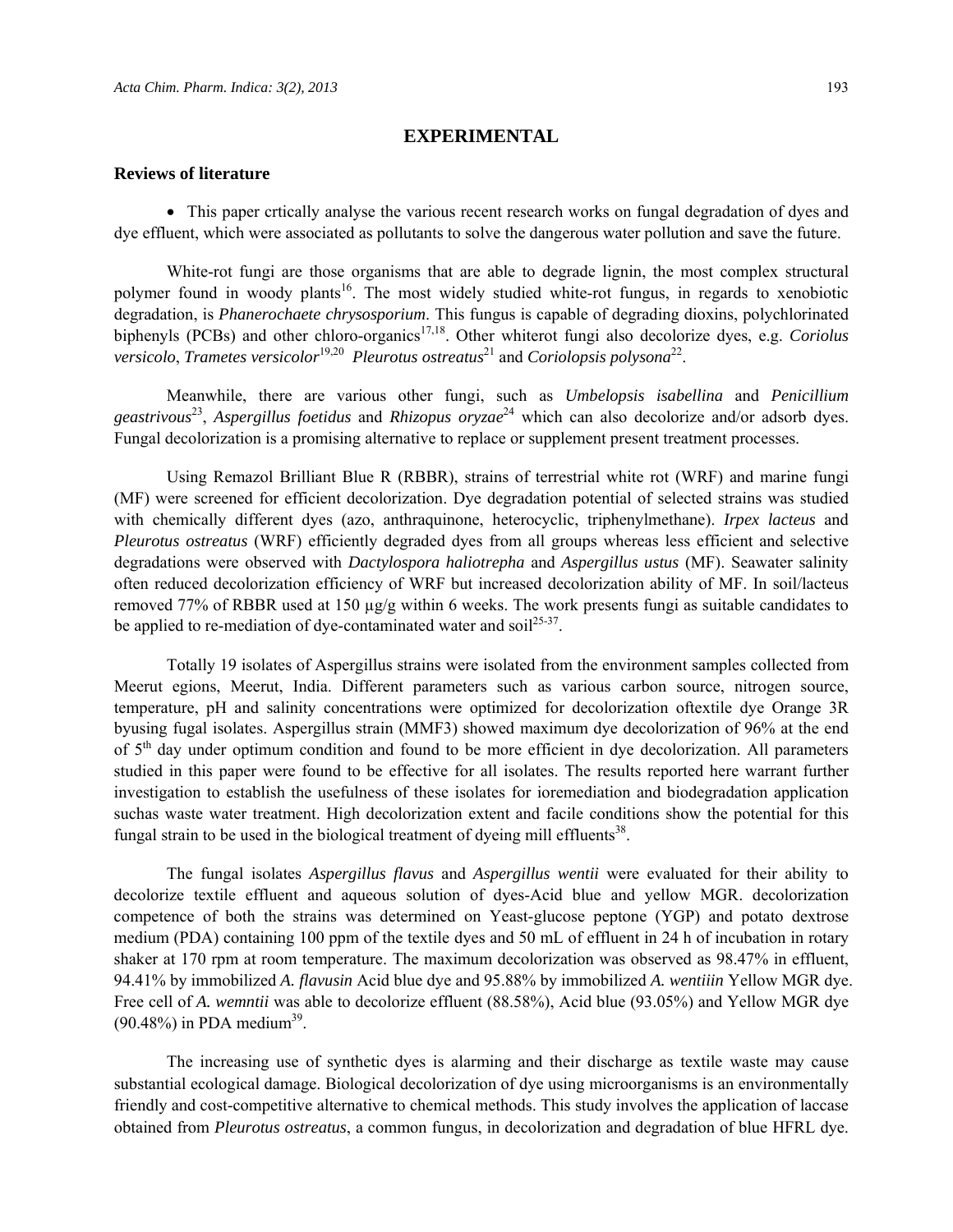This azo dye is a major constituent present in most of the textile mill effluents. The fungal cultures were inoculated and laccase was produced by solid state fermentation. The obtained enzyme was further used for dye decolorization on solid medium, liquid broth based medium and by using centre composite design. The results suggest the potential dye decolorization capacity of this fungal laccase<sup>40</sup>.

Bioremediation using a variety of microbes for the degradation of xenobiotics seems a green solution to the problem of environmental pollution. Microbes have been gifted by nature with the ability of degrading a wide spectrum of environmental pollutants. Different fungi have the potentials to degrade complex and recalcitrant organic compounds into simpler fragments; sometimes achieving complete mineralization. We have investigated the decolorization and degradation of atriphenylmethane dye, malachite green by two fungal microorganisms, *Aspergillus flavus* and *Alternariasolani*. Both the species were able to decolorize different concentrations of malachite green (10 to 50  $\mu$ M) almost completely  $(> 96\%)$  within 6 days<sup>41</sup>.

Decolorization of azo dye red 3 BN by three fungal species *Penicillium chrysogenum*, *Aspergillus niger* and *Cladosporium sp.* has been analyzed using potato dextrose agar (PDA) medium containing 0.01% of Red 3 BN. Physico-chemical parameters like carbon source, nitrogen source, temperature, pH and inoculum volume are optimized for the decolorization Process by changing one parameter at a time. Optimal condition for *P. chrysogenum* was found to be 1% maltose 1% yeast extract, pH 8, 27<sup>o</sup>C and 2% inoculums. Ideal condition for *A. niger* was found to be 1% maltose, 1% yeast extract, pH 8, 27°C and 10% inoculum and that for *Cladosporium sp*. was found to be1% maltose, 1% peptone, pH 6, 37°C and 10% inoculum. Extent of decolorization recorded by *P. chrysogenum* under ideal conditions was 99.56%, *A. niger* was 98.64% and that by *Cladosporium sp*. was 98.18%. The study has confirmed the potential of the above fungi in the decolorization of azo dye Red 3 BN and opened scope for future analysis of their performance in the treatment of textile effluent<sup>42</sup>.

The biosorption potential of three fungal waste-biomasses<sup>43</sup> (*Acremoniumstrictum*, *Acremonium* sp. and *Penicillium* sp.) from pharmaceutical companies was compared with that of a selected biomass (*Cunninghamella elegans*), already proven to bevery effective in dye biosorption. Among the wastebiomasses, *A. strictum* was the most efficient (decolorization percentage up to 90% within 30 min) with regard to three simulated dye baths; nevertheless it was less active than *C. elegans* which was able to produce a quick and substantial decolorization of all the simulated dye baths (up to 97%within 30 min). The biomasses of *A. strictum* and *C. elegans* were then tested for the treatment of nine real exhausted dye baths. *A. strictum* was effective at acidic or neutral pH, whereas *C. elegans c*onfirmed its high efficiency and versatility towards exhausted dyebaths characterised by different classes of dyes (acid, disperse, vat, reactive) and variation in pH and ionic strength. Finally, the effect of pH on the biosorption process was evaluated to provide a realistic estimation of the validity of the laboratory results in an industrial setting. The *C. elegans*  biomass was highly effective from pH 3 to pH 11 (for amounts of adsorbed dye up to 1054 and 667 mg of dye g<sup>−</sup><sup>1</sup> biomass dry weight, respectively); thus, this biomass can be considered an excellent and exceptionally versatile biosorbent material.

An enormous number of articles published in the last two decades cover the 'fungal dye decolourization<sup>344</sup>. This proves that great attention has been paid by researchers to use the lignin degrading enzymatic system of white-rot fungi for solving this serious pollution problem. A considerable amount of work in the fungal decolourization studies has been conducted on a laboratory scale to find fungal strains with effective enzymes. The main fungal enzymes have been indicated and various mechanisms have been explained, however, several studies show that unknown enzymes or mechanisms, respectively, are still present. The studies mainly cover chemically defined dyes, while the research with wastewater from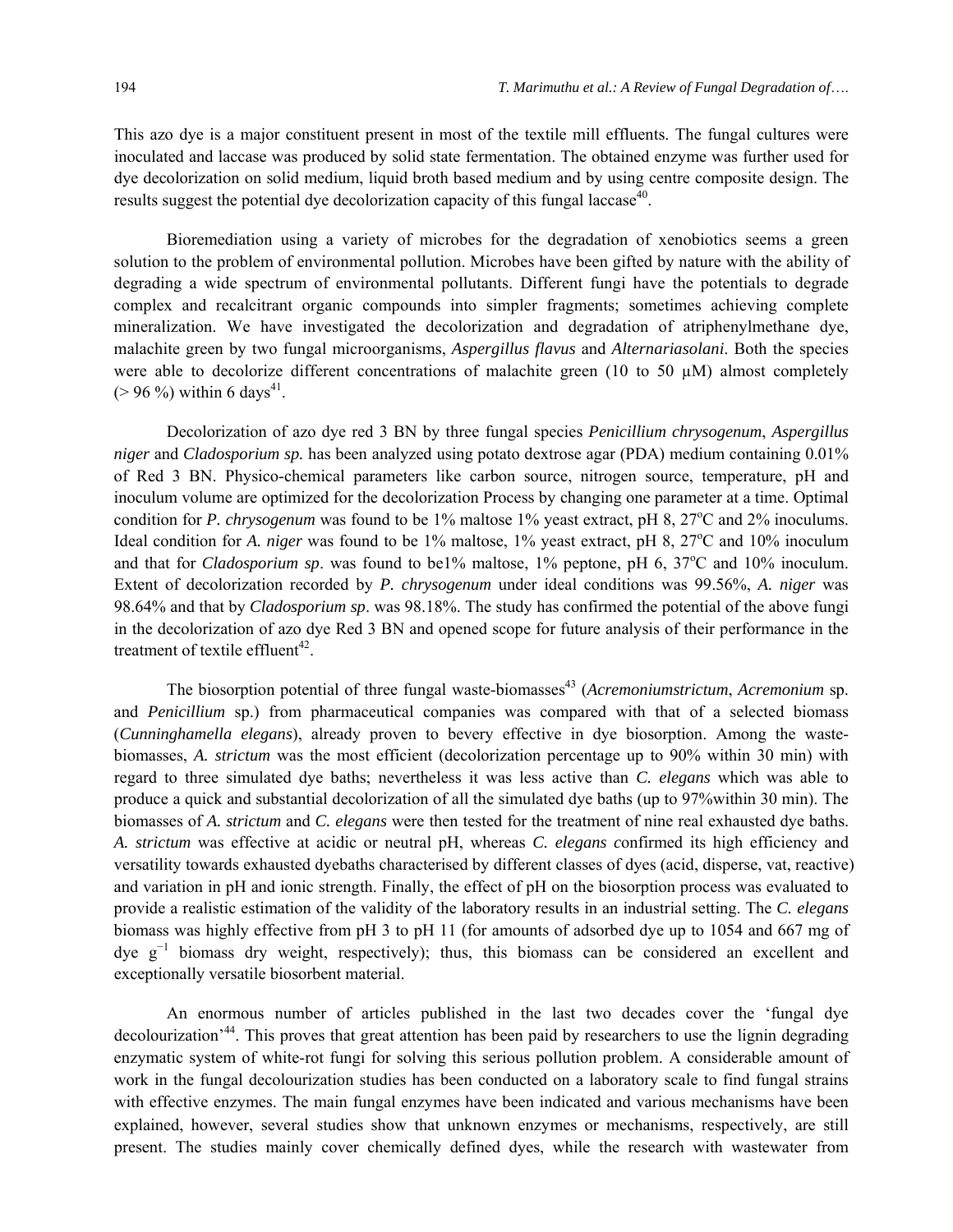dyestuff industry is are. White-rot fungi as a group can decolourize a wide range of dyes. Nevertheless, the chemical and physical decolourization and/or degradation processes are usually faster than the processes using fungal cultures. In addition, a fungal cultivation takes place under sterile conditions, which increases the cost of bioremediation technology and additionally lowers the economics of the process. Unfortunately, there are not many results of dye degradation during the cultivation under non-sterile operation conditions available yet. Therefore, the research of screening or genetic manipulation of fungi to be more resistant, to be capable of faster dye degradation, to reach higher mineralization degree or to use dyes as sole substrates would also be of great interest.

Dyes and pigments are widely used, mostly in the textile, paper, plastics, leathers, food and cosmetics industry to color products. Textile industry consumes large volume of water and produce large amount of wastewater during all phases of textile production and finishing. The release of colored effluents represents a serious green pollution and a human health concern particularly in developing countries like Ethiopia (East Africa). Color removal, especially from textile effluents, has gargantuan challenge over the last decades, and up to now there is no single and cost-effectively attractive treatment that can effectively decolourise as well as treat the dyes effluents.<sup>45</sup>

A fungal isolate Aspergillus terreus SA3 previously isolated from the waste water of a local textile industry was efficiently utilized for the removal of dye (Sulfur black) from textile effluent. The treatment was performed in a self designed lab scale stirred tank bioreactor. The reactor with 5 L capacity (working volume 2 L) were operated at room temperature and pH 5.0 in continuous flow mode with different dye concentrations (50, 100, 150, 200, 300 and 500 ppm) in simulated textile effluent (STE). The reactors were run on fill, react, settle and draw mode with hydraulic retention time (HRT) of 24-72 h, depending upon the concentration of dye. Overall color, BOD and COD in the Stirred tank reactor system (STR) were removed by 84.53, 66.50 and 75.24%, respectively with 50 ppm dye concentration and HRT of 24 h. The removal efficiency of the reactor decreased as the concentration of the dye was increased. This STR system was found very effective for efficient treatment of textile waste water (up to 200 ppm Sulfur black dye) by the fungal strain  $A^{46}$ 

A number of biotechnological approaches have been suggested by recent research as of potential interest towards combating this pollution source in an eco-efficient manner, including the use of bacteria or fungi, often in combination with physicochemical processes<sup>47</sup>. Biotreatment depicts a cheaper and environmentally friendlier alternative for colour removal in textile effluents. The ecofriendly microbial decolorization and detoxification is a alternative to the physical and chemical methods. The kinetics of decolorization and the environmental factors affecting the decolorization rates is relatively scarce<sup>61</sup>. A wide variety of microorganisms arecapable of decolorization of a wide range of dyes some of them are as bacteria *Escherichia coli* NO3, *Pseudomonas luteola*, *Aeromonashydrophila*; Fungi: *aspergillus niger*, *Phanerochaete chrysosporium*, *Aspergillusterricola*, *P. chrysosporium*; yeasts: Saccharomyces cerevisiae, Candida tropicalis, C. lipolytica; algae: Spirogyra species Chlorella vulgaris *C*. *sorokiniana*, Lemna minuscula, Scenedesmus obliquus, C. pyrenoidosa and Closterium lunula<sup>48</sup>.

Synthetic textile dye under static and shaking conditions with respect to various parameters. Direct red dye belong to an important group of synthetic dye used in textile industries. They are considered as recalcitrant compound for degradation. In the present study batch experiment was conducted for the decolorization of direct red dye using Aspergillus niger and Aspergillus flavus under static and shaking conditions. At 50 mg/L 97% and 87 % decolorization was achieved with *Aspergillus niger* in 48 hrs at static and shaking condition but in case of A. flavus percentage of decolourization was found to be 78 % and 83 %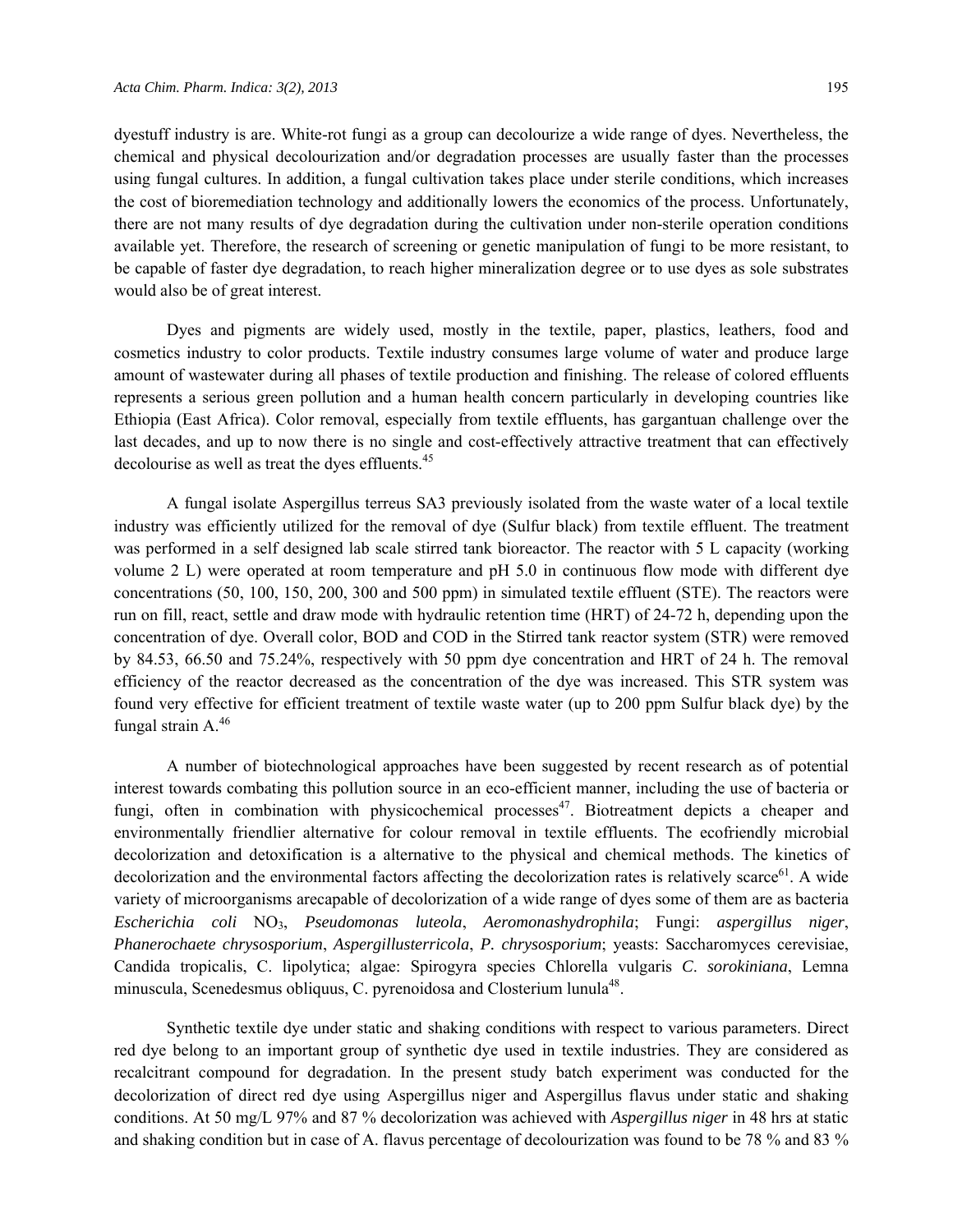in 48 hrs in static and shaking condition, respectively. During the adsorption isotherm studies decolorization followed Freundlich model for both the organisms with regression coefficient value of 0.833 and this study brings out the ability of *Aspergillus sp.* to degrade reactive dyes and reinforces the potential of this group of fungi for the decolorisation of textile effluents<sup> $49$ </sup>.

A dye decolorizing fungal strain, *Phanerochaete chrysosporium* MTC 787 was used in batch experiments for decolorization of the dye, Acid orange 10. Effects of initial substrate (dye) and fungal concentrations on the rate and extent of dye decolorization were investigated. The initial pH and oxidation– reduction potential (ORP) was kept at 4.5 and −250 mV, respectively. The rate and extent of dye decolorization increased with increasing dye concentration up to100 g  $L^{-1}$  and then decreased for larger dye concentrations. The rate of enzyme utilization and dye decolorization alsoincreased linearly with increasing initial biomass concentration. A kinetic model describing the rate of enzyme utilization and substrate inhibition as function of the initial substrate and flow rate was developed. The kinetic constants were determined using the experimental data. The initial biomass should be above 3.2 x 105 cell/mL to obtain high rates and decolorization percentage and to avoid substrate inhibition<sup>50</sup>.

The discharge of highly coloured effluents containing dyes can be damaging to the receiving marine water bodies and can result in serious environmental pollution problems<sup>51</sup>. Hence, considerable attention has been given in determining the ability of marine microorganism in decolorization and degradation of textile dyes. Decolorization and degradation of reactive blue 171 was carried out using the acclimatized Marinobacter sp. NB-6 (AccessionNo. HF56873) isolated from soil. The decolorization of dye reactive blue 171 in 24 hours was up to 95.00% in nutrient broth having 8.0% NaCl and also it showed 93.11% decolorization in half strength nutrient broth having the same NaCl concentration. The percent decolorization of the dye was also studied by cell-free extract and was observed that the isolate can decolorize the dye 90.00% in 24 hours. The percent decolorization of the dye was determined spectrophotometrically at 590 nm. The percent COD reduction of the dye by the isolate was 86.00%. The degradation products formed after degradation were analyzed by GC-MS technique and it was found that this culture degraded reactive blue 171 to the products having molecular weights 98, 99, 149, 150, 223, 70, 86, 125, 154, 155, 149, 150, 223, 149, 150, 223, 57, 113, 149, 167 and 279. The microbial toxicity study revealed the degradation of reactive blue 171 into non-toxic products by Marinobacter sp. NB-6. From the study performed, we conclude that, this acclimatized species can prove better option for bioremediation of textile dye in wastes containing high salts and in marine environment.

Water pollution through industrial discharges, which is mainly in the form of effluent or wastewater, is one of the biggest problems. These effluents have strong concentrations of chemical oxygen demand (COD), phenol and its derivatives and often contain metals, inorganic nutrients, organic compounds, proteins, cyanides, chlorinated lignin and dyes. Bioremediation of toxic industrial effluents by microorganisms serves as an effective method to substitute the conventional recovery and removal processes. Fungal biomasses have huge capability of treating effluents discharged from various industries. White rot fungi are ubiquitous in nature and their adaptability to extreme conditions makes them good biode-graders. Their enzyme producing activity makes them effective decolorizers; they remove toxic metals by biosorbtion ultimately rendering the effluents more ecofriendly $52-57$ .

### **CONCLUSION**

Fungal decolorization of dye effluent is receiving much consideration due to cost effective and less regeneration by microorganisms such as bacteria, fungi, yeast, algae, and plants. Recent fundamental research works have revealed the existence of wide variety of microorganisms capable of decolorizing wide range of dyes. The use of microorganisms for the removal of synthetic dyes from industrial effluents offers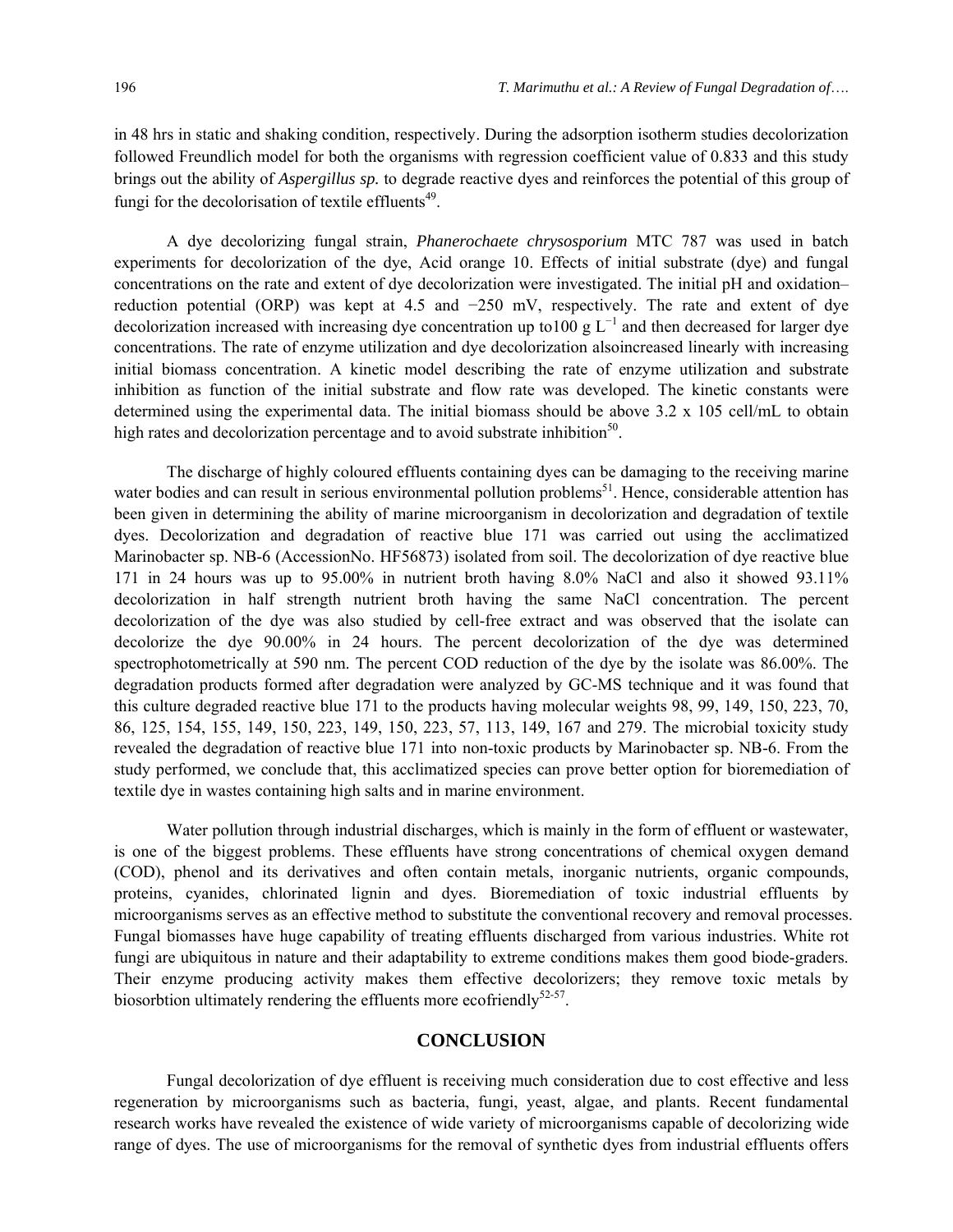considerable advantages this process was relatively inexpensive, running costs were low and the end products were completely mineralized with no toxicity. Degradation of dye is a complex process works to detoxify, decolorize, and degrade the dyes are done in lab scale only. Hence the need of effective complete conversion of textile effluent into useful liquid waste by using microbes is required.

### **ACKNOWLEDGMENT**

The authors are thankful to the management and UGC for supporting this work to complete.

### **REFERENCES**

- 1. S. Mohana, S. Shrivastava, J. Divehi and D. Medawar, Bioresource Technol, **99**, 562-569 (2008).
- 2. P. Rajendran and P. Gunasekaran, Potential process implicated in bioremediation of textile effluents, MJP Publishers (2006) pp. 138-159.
- 3. H. Zollinger, Colour Chemistry : Synthesis, Properties of Organic Dyes and Pigments, VCH Publishers, New York (1987) pp. 92-100.
- 4. T. Robinson, G. McMullan, R. Mardhant and P. Nigam, Bioresource Technol, **77**, 247-255 (2001).
- 5. C. O'Neill, F. R. Hawkes, N. D. Lourenco, H. M. Pinheiro and W. Delee, J. Chem. Technol. Biotechnol., **74**, 1009-1018 (1999).
- 6. N. Manivasakam, Industrial Water Quality Requirements, Sakthi Publication, Coimbatore (1997).
- 7. H. Keharia and D. Madamwar, A. Food Product Press, The Haworth Preference Press Inc. New York, (2004) pp. 167-175.
- 8. P. Nigam, I. M. Bana, T. D. Singh and R. Merchant, Process Biochem., **31**, 435-442 (1996).
- 9. K. Murugesan and P. T. Kalaichelvan, IJEB, **41**, 1076-1087 (2003).
- 10. I. T. Khan and V. Jain, J. Environ. Poll., 2-5 (1995).
- 11. K. Schliephake, D. E. Mainwarin, G. T. Lonergan, I. K. Jones and W. I. Baker, Enzyme Microb. Technol., **27**, 100-107 (2000).
- 12. Chang, JO-Shu Chou, Chien Chen and Shan-Yu, Process Biochem., **36**, 757-763 (2001).
- 13. M. A. Rafu and S. Salman Ashraf, J. Hazard Mater, **166**, 6-16 (2009).
- 14. T. L. Hu, Water Sci. Technol., **26**, 357-366 (1992).
- 15. K. C. Chen, J. Y. Wu, D. J. Liou and S. C. J. Hwang, J. Biotechnol, **101**, 57-68 (2003).
- 16. D. P. Barr and S. D. Aust, Mechanisms White Rot Fungi use to Degrade Pollutants, Environ. Sci. Technol., **28**, 320-328 (1994).
- 17. C. A. Reddy, The Potential for White Rot Fungi in the Treatment of Pollutants, Curr. Opt. Biotechnol., **6**, 320-328 (1995).
- 18. D. C. Eaton, Mineralization of Polychlorinated Biphenyls by *Phanerochaete Chrysosporium*: A Ligninolytic Fungus, Enz. Micro. Technol., **7**, 194-196 (1985).
- 19. Y. Wong and J. Yu, Laccase-catalyzed Decolorization of Synthetic Dyes, Water Res., **33**, 3512-3520 (1999).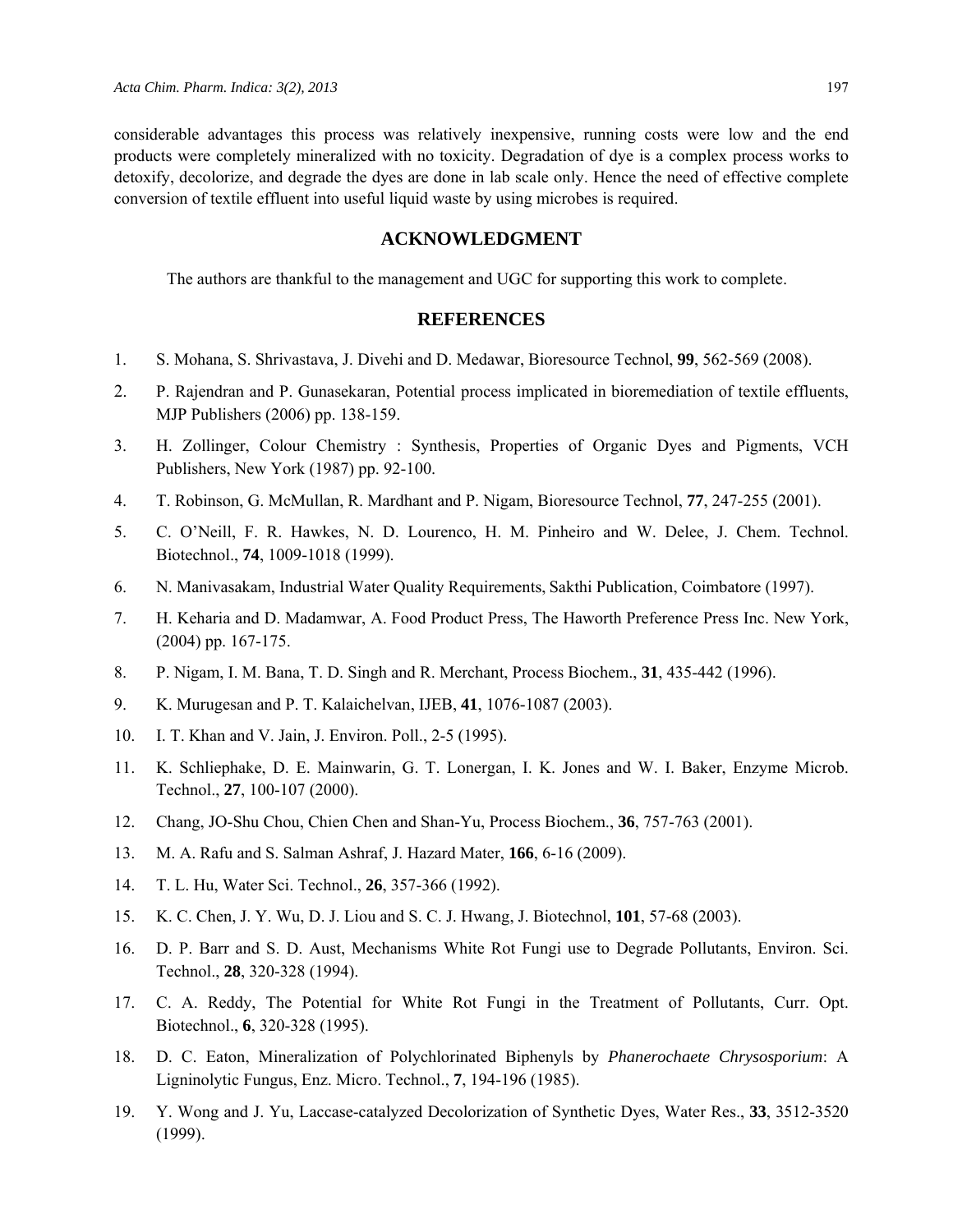- 20. J. A. Libra, M. Borchert and S. Banit, Competition Strategies for the Decolorization of a Textile Reactive Dye with the White-rot Fungi Trametes Versicolor under Non-sterile Conditions, Biotechnol. Bioeng., **82**,736-744 (2003).
- 21. J. S. Knapp and P. S. Newby, The Decolorization of a Chemical Industry Effluent by White-rot Fungi, Water Res., **33**, 575-577 (1999).
- 22. C. Novonty, B. Rawal, M. Bhatt, M. Patel, V. Sasek and H. Molitories, Capacity of *Irpex Lacteus* and *Pleurotus Ostreatus* for Decolorization of Chemically Different Dyes, J. Biotechnol., **89**, 113-122 (2001).
- 23. Q. Yang, M. Yang, K. Pritsch, A. Yediler and A. Kettrup, Decolorization of Synthetic Dyes and Production of Manganese dependent Peroxidase by New Fungal Isolates, Biotechnol. Lett., **25**, 709- 713 (2003).
- 24. J. K. Polman and C. R. Breckenridge, Biomass-mediated Binding and Recovery of Textile Dyes from Waste Effluents, Textile Chemist and Colorist, **28**, 31-35 (1996).
- 25. V. Sasek et al. (Eds.), The Utilization of Bioremediation to Reduce Soil Contamination Problems and Solutions, Kluwer Academic Publishers (2003) pp. 143-148.
- 26. B. E. Andersson and T. Henrysson, Accumulation and Degradation of Dead-end Metabolites Duringtreatment of Soil Contaminated with Polycyclic Aromatic Hydrocarbons with Five Strains of White-fungi, Appl. Microbiol. Biotechnol., **46**, 647-652 (1996).
- 27. I. M. Banat, P. Nigam, D. Singh and R. Marchant, Microbial Decolorization of Textile-Dye Containing Effluents: A Review, Bioresource Technol., **58**, 217-227 (1996).
- 28. D. G. Capone and J. E. Bauer, Microbial Processes in Coastal Pollution, in R. Mitchell (Ed.), Environmental Microbiology, Wiley-Liss, New York (1992) pp. 191-237.
- 29. E. J. Kaal, J. A. Field and T. W. Joyce, Increasing Ligninolytic Enzyme Activities in Several White Rotbasidiomycetes by Nitrogen-Sufficient Media, Bioresource Technol., **53**, 133-139 (1995).
- 30. J. S. Knapp, P. S. Newby and L. P. Reece, Decolorization of Dyes by Wood-rotting Basidiomycete Fungi, Enzyme Microb. Technol., **17**, 664-668 (1995).
- 31. R. Lorenz and H. P. Molitoris, Cultivation of Fungi Under Simulated Deep Sea Conditions, Mycol. Res., **101**, 1355-1365 (1997).
- 32. C. Novotny, P. Erbanova, V. SaSek, A. Kubatova, T. Cajthaml, E. Lang, J. Krahl and F. Zadrazil, Extracellular Oxidative Anzyme Production and PAH Removal in Soil by Exploratory Mycelium of White Rot Fungi, Biodegradation, **10**, 159-168 (1999).
- 33. A. Paszczynski and R. L. Crawford, Potential for Bioremediation of Xenobiotic Compounds by the White Rot Fungus Phanerochaete Chrysosporium, Biotechnol. Progr., **11**, 368-379 (1995).
- 34. C. Raghukumar, D. Chandramohan, F. C. Michel and C. A. Reddy, Degradation of Lignin and Decolorization of Paper Mill Bleach Plant Effluent (BPE) by Marine Fungi, Biotechnol. Lett., **18**, 105-106 (1996).
- 35. G. M. Shaul, T. J. Holdsworth, C. R. Dempsey and K. A. Dostall, Fate of Water Soluble Azo Dyes in the Activated Sludge Process, Chemosphere, **22**, 107-119 (1991).
- 36. J. Swamy and J. A. Ramsay, The Evaluation of White Rot Fungi in the Decoloration of Textile Dyes, Enzyme Microbial. Technol., **24**, 130-137 (1999).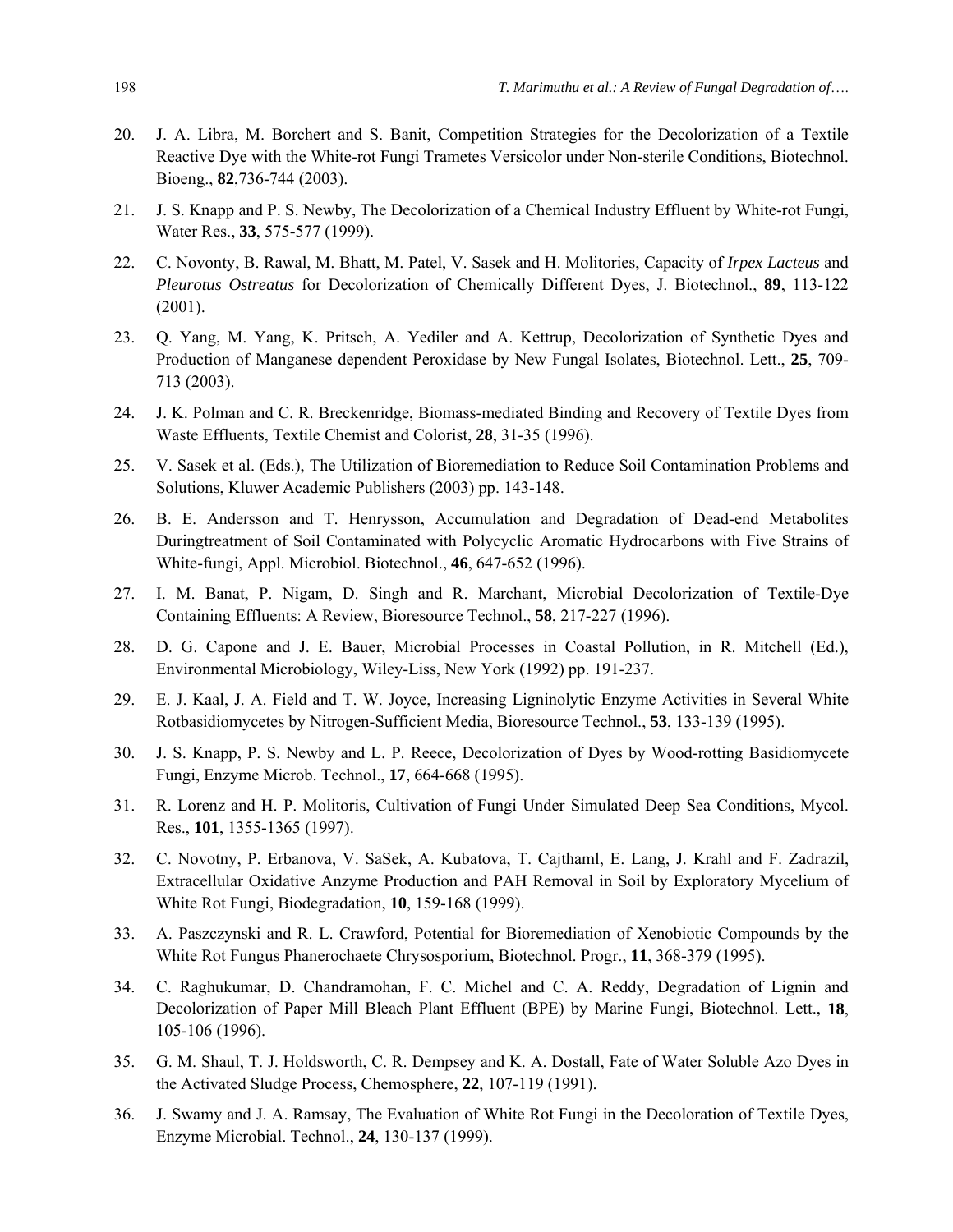- 37. M. Tien and T. K. Kirk, Lignin Peroxidase of *Phanerochaete Chrysosporium*, Methods Enzymol., **161**, 238-249 (1988).
- 38. A. K. Singh, R. Singh, A. Soam and S. K. Shahi, Degradation of Textile Dye Range 3R by *Aspergillus* strain (MMF3) and their Culture Optimization, Current Discovery, **1(1)**, 7-12 (2012).
- 39. C. Agnes Mariya Dorthy, Rajeshwari Sivarj and R. Venckatesh, Decolorization Efficiencies of Dyes and Effluent by Free and Immobilized Fungal Isolates, Int. J. Environ. Sci. Res., **1(4)**, 109-113 (2012).
- 40. V. Malini Devi, L. Inbathamiz, T. Mekalai Ponnu, S. Premalatha and M. Divya, Dye Decolorization using Fungal Laccase, Bulletin of Environment, Pharmacology and Life Sciences, **1(3)**, 67-71 (2012).
- 41. Hazrat Ali, Wesal Ahmad and Taqweemul Haq, Decolorization and Degradation of Malachite Green by *Aspergillus flavus* and *Alternaria solani*, African J. Biotechnol., **8(8)**, 1574-1576 (2009).
- 42. G. N. Kumar Praveen and Sumangala K. Bhat, Fungal Degradation of Azo Dye- Red 3BN and Optimization of Physico-Chemical Parameters, ISCA J. Biol. Sci., **1(2)**, 17-24 (2012).
- 43. Valeria Prigione, Irene Grosso, Valeria Tigini, Antonella Anastasi and Giovanna Cristina Varese, Fungal Waste-Biomasses as Potential Low-Cost Biosorbents for Decolorization of Textile Wastewaters, Water, **4**, 770-780 (2012).
- 44. Aleksander Pavko, Fungal Decolourization and Degradation of Synthetic Dyes, Some Chemical Engineering Aspects, Waste Water-Treatmetment and utilization (2011) pp. 85, www.intechopen.com.
- 45. B. Adinew, Textile Effluent Treatment and Decolorization Techniques A Review, Bulgarian J. Sci. Edu., **21(3)** (2012).
- 46. S. Andleeb, N. Atiq, M. I. Ali, R. Razi-Ul-Hussnain, M. Shafique, B. Ahmad, P. B. Ghumro, M. Hussain, A. Hameed and S. Ahmad, Bological Treatment of Textile Effluent in Stirred Tank Bioreactor, Int. J. Agric. Biol., **12**, 256-260 (2010).
- 47. N. Willmott, J. Guthrie and G. Nelson, The Biotechnology Approach to Colour Removal from Textile Effluent, JSDC, **114**, 38-41 (1998).
- 48. G. McMullan, C. Meehan, A. Conneely, N. Kirby, T. Robinson, P. Nigam, I. M. Banat, R. Marchant and W. F. Smyth, Microbial Decolourization and Degradation of Textile Dyes, Appl. Microbiol. Biotechnol., **56**, 81-87 (2001).
- 49. T. Robinson, G. McMullan, R. Marchant and P. Nigam, Remediation of Dyes in Textile Effluent: A Critical Review on Current Treatment Technologies with a Proposed Alternative, Bioresour Technol. **77(3)**, 247-255 (2001).
- 50. M. Borchert and J. A. Libra, Decolorization of Reactive Dyes by the White Rot Fungus Trametes Versicolor in Sequencing Batch Reactors, Biotechnol. Bioeng., **75**, 313-321 (2001).
- 51. S. Kalidass, Enzymatic Degradation of Azo Dyes, Int. J. Environ. Sci., **1(6)**, 39-43 (2011).
- 52. M. Ponraj, K. Gokila and V. Zambare, Bacterial Decolorization of Textile Dye-orange 3R', Int. J. Adv. Biotechnol. Res., **2(1)**, 168-177 (2011).
- 53. M. Ganappriya, K. Logambal and R. Ravikuma, Investigation of Direct Red Dye Using *Aspergillus Niger* and *Aspergillus flavus* Under Static and Shacking Conditions with Modeling, Int. J. Sci., Environ. Technol., **1(3)**, 144-15 (2012).
- 54. K. Radha and V. Balu, Kinetic Study on Decolorization of the Dye Acid Orange the Fungus Phanerochate Chrysosporium, J. Modern Appl. Sci., **3(7)**, 38-47 (2009).